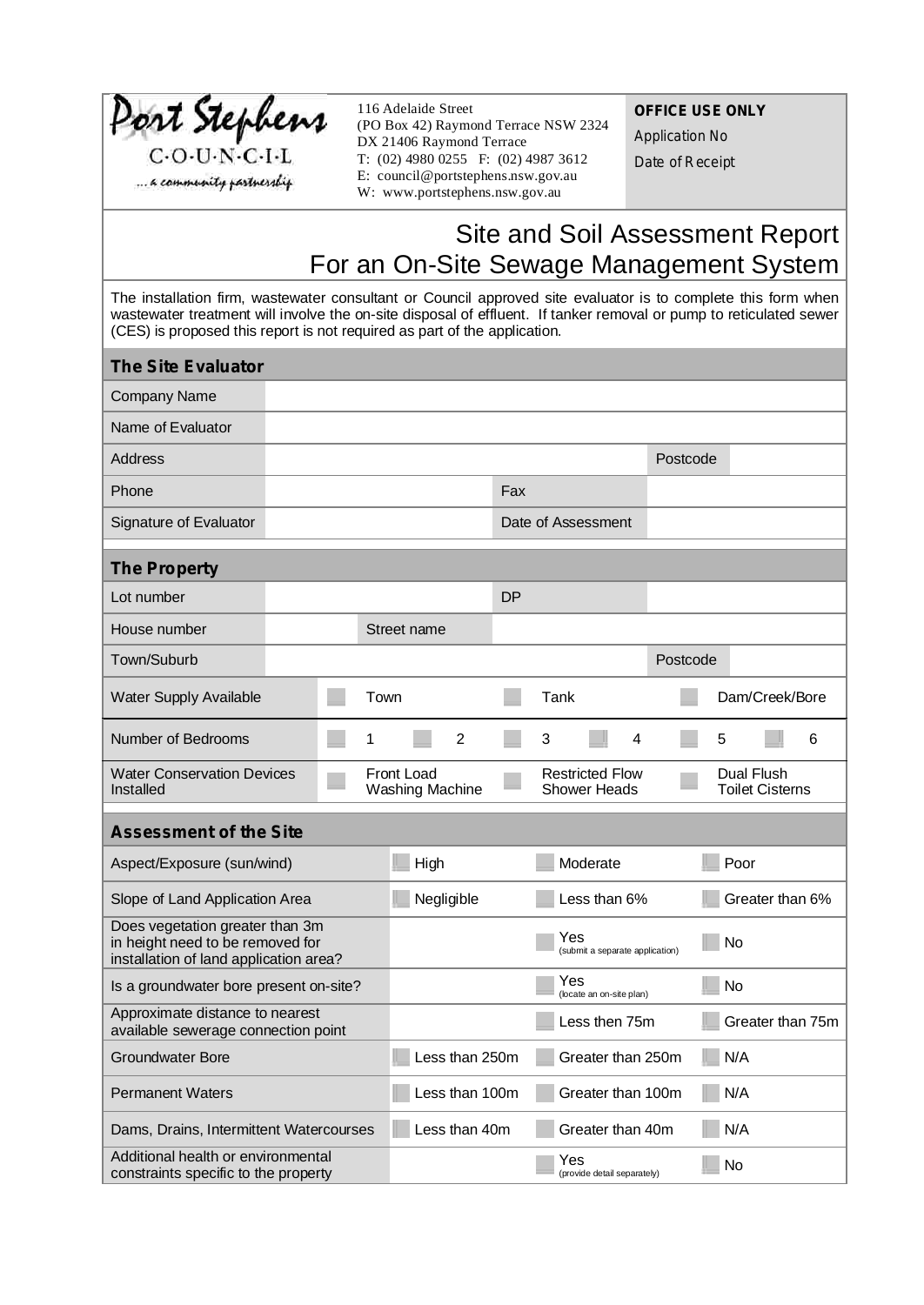**Assessment of the Soil**

Depth to bedrock or hardpan (m) Depth to groundwater (m)

1. Two test holes are to be dug in a central location in the primary and reserve land application areas.

2. These holes should be MADE SAFE and marked after site assessment to allow for future Council inspection.

3. Minimum depth of test holes for surface irrigation is 500mm.

4. Minimum depth of test holes for subsurface irrigation, trenches or transpiration areas is 1000mm.

| Layer                                                                                                       | Depth of<br>Layer |       | Soil Type<br>(Tick appropriate soil type for each layer identified) |                          |                |                                         |                                                    |            |                   |                     |           | Colour  |
|-------------------------------------------------------------------------------------------------------------|-------------------|-------|---------------------------------------------------------------------|--------------------------|----------------|-----------------------------------------|----------------------------------------------------|------------|-------------------|---------------------|-----------|---------|
|                                                                                                             | (mm)              | Humus | Sand                                                                |                          | Sandy/<br>Loam | Loam                                    | Clay/Loam                                          | Light Clay | <b>Heavy Clay</b> | Other               |           | of soil |
| <b>Topsoil</b>                                                                                              |                   |       |                                                                     |                          |                |                                         |                                                    |            |                   |                     |           |         |
|                                                                                                             |                   |       |                                                                     |                          |                |                                         |                                                    |            |                   |                     |           |         |
| 1                                                                                                           |                   |       |                                                                     |                          |                |                                         |                                                    |            |                   |                     |           |         |
|                                                                                                             |                   |       |                                                                     |                          |                |                                         |                                                    |            |                   |                     |           |         |
| 2                                                                                                           |                   |       |                                                                     |                          |                |                                         |                                                    |            |                   |                     |           |         |
|                                                                                                             |                   |       |                                                                     |                          |                |                                         |                                                    |            |                   |                     |           |         |
| 3                                                                                                           |                   |       |                                                                     |                          |                |                                         |                                                    |            |                   |                     |           |         |
|                                                                                                             |                   |       |                                                                     |                          |                |                                         |                                                    |            |                   |                     |           |         |
| The Treatment System and Land Application Area                                                              |                   |       |                                                                     |                          |                |                                         |                                                    |            |                   |                     |           |         |
| Treatment System considered best suited to site and land application system                                 |                   |       |                                                                     |                          |                |                                         |                                                    |            |                   |                     |           |         |
| <b>Aerated Water</b><br>Septic Tank<br>Dry Composting<br>Wet Composting<br><b>Treatment System</b>          |                   |       |                                                                     |                          |                |                                         |                                                    |            |                   |                     |           |         |
| Sand/Media Filter<br><b>Constructed Wetland</b><br>Other                                                    |                   |       |                                                                     |                          |                |                                         |                                                    |            |                   |                     |           |         |
| Land Application System considered best suited to site                                                      |                   |       |                                                                     |                          |                |                                         |                                                    |            |                   |                     |           |         |
| Sub-surface                                                                                                 |                   |       | Surface Spray                                                       |                          |                |                                         | Surface Drip                                       |            |                   | Evapo-transpiration |           |         |
| <b>Wisconsin Mound</b><br>Other<br><b>Absorption Trench</b>                                                 |                   |       |                                                                     |                          |                |                                         |                                                    |            |                   |                     |           |         |
| Surface Irrigation Details (Only permitted with the approval of Council)                                    |                   |       |                                                                     |                          |                |                                         |                                                    |            |                   |                     |           |         |
| <b>Rotary Sprays</b>                                                                                        |                   |       | PopUps (large)<br>Drippers/Emitters<br>PopUps (small)               |                          |                |                                         |                                                    |            |                   |                     | Wobbler   |         |
| Manufacturer                                                                                                |                   |       |                                                                     | Model/Cat Number         |                |                                         |                                                    |            |                   |                     |           |         |
| <b>Rated Throw Distance</b><br>(Radius, metres)                                                             |                   |       |                                                                     | Sprayer Flow Rate (L/hr) |                |                                         |                                                    |            |                   |                     |           |         |
| Number of Separate<br><b>Irrigation Lines</b>                                                               |                   |       |                                                                     |                          |                |                                         | Number of Sprayers Per<br>Separate Irrigation Line |            |                   |                     |           |         |
| <b>Upslope Diversion</b><br>Yes<br><b>Drain Required</b>                                                    |                   |       |                                                                     | No                       |                | Downslope Earth<br><b>Bund Required</b> |                                                    |            | Yes               |                     | <b>No</b> |         |
| Subsurface Irrigation Details (Installation is to be as per manufacturers' guidelines/Council requirements) |                   |       |                                                                     |                          |                |                                         |                                                    |            |                   |                     |           |         |
| Manufacturer/Model                                                                                          |                   |       |                                                                     | Emitter Spacings (m)     |                |                                         |                                                    |            |                   |                     |           |         |
| Lateral/Trench Spacings<br>(m)                                                                              |                   |       |                                                                     |                          |                | Emitter Flow Rate (L/hr)                |                                                    |            |                   |                     |           |         |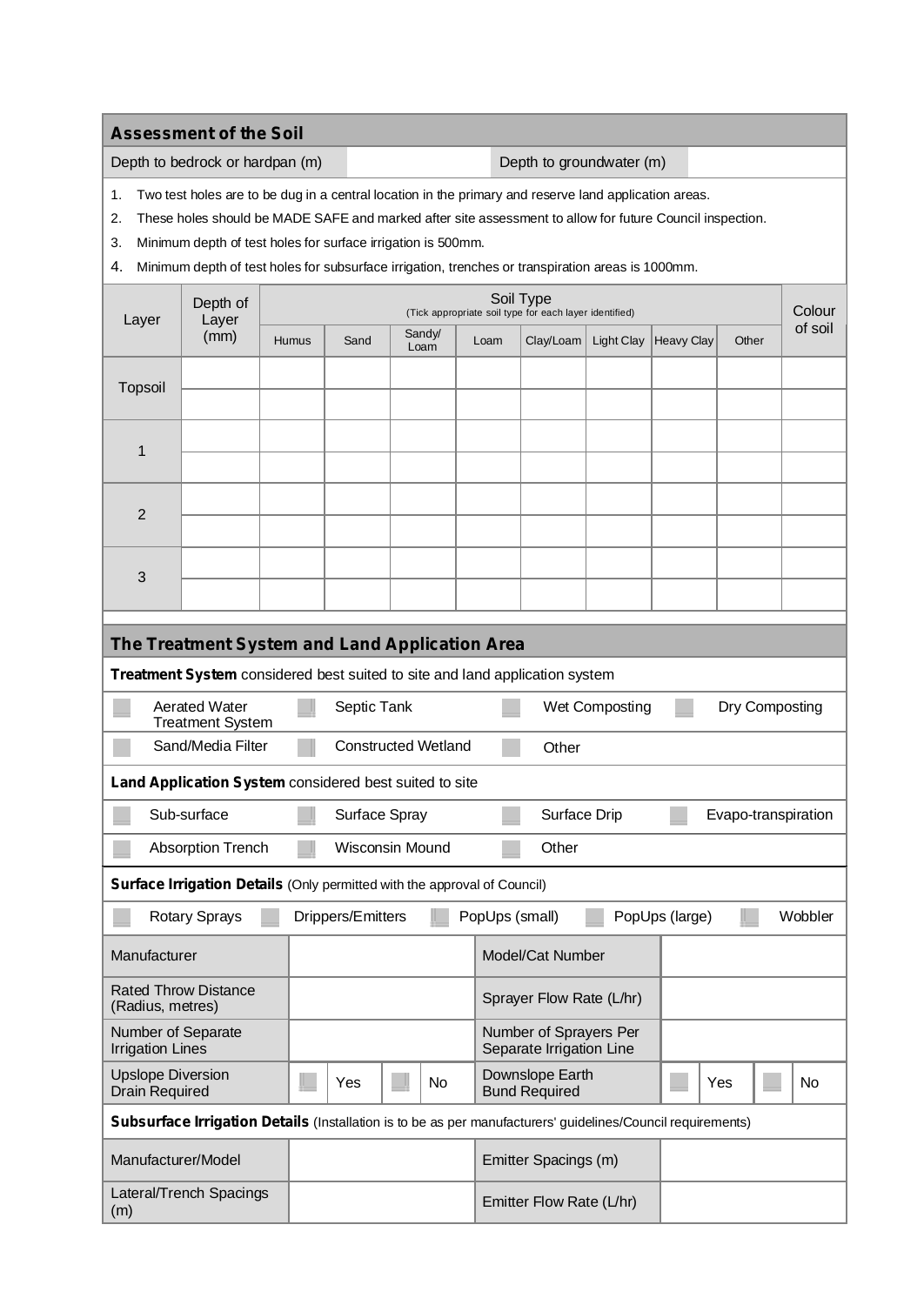| The Irrigation Pump (applicable only if an irrigation system is proposed)                                              |  |                                        |  |  |  |  |
|------------------------------------------------------------------------------------------------------------------------|--|----------------------------------------|--|--|--|--|
| <b>Pump Manufacturer</b>                                                                                               |  | Pump Model                             |  |  |  |  |
| <b>Pump Delivery Rating</b><br>(max head, metres)                                                                      |  | <b>Pump Delivery Volume</b><br>(m3/hr) |  |  |  |  |
| Total Head Loss from<br>Irrigation Pump to<br>Disposal Area<br>(m)                                                     |  | <b>Motor Power Rating</b><br>(kW)      |  |  |  |  |
| . Nata: An aggregatetric stard betreffer processes the bestelled to presently progress consider of the aggregate beach |  |                                        |  |  |  |  |

**Note:** An appropriately sized irrigation pump must be installed to ensure the correct operation of the spray heads or subsurface system.

| <b>The Buffer Guide O Distances to Comply With</b> |                                                                                |                                                                     |  |  |  |  |  |
|----------------------------------------------------|--------------------------------------------------------------------------------|---------------------------------------------------------------------|--|--|--|--|--|
| System                                             | <b>Limiting Factor</b>                                                         | <b>Minimum Buffer Distances</b>                                     |  |  |  |  |  |
|                                                    | Permanent surface waters such as: lakes,<br>rivers, creeks and streams         | > 100 metres                                                        |  |  |  |  |  |
| All land application systems                       | Domestic groundwater wells and bores                                           | > 250 metres                                                        |  |  |  |  |  |
|                                                    | Other waters such as<br>dams, intermittent waterways and drainage<br>channels. | > 40 metres                                                         |  |  |  |  |  |
|                                                    | Driveways and property boundaries                                              | > 6 metres if area up gradient<br>> 3 metres if area down gradient  |  |  |  |  |  |
| Surface Spray Irrigation                           | Dwellings and buildings                                                        | > 15 metres                                                         |  |  |  |  |  |
| (Standard Sprayers)                                | Paths and walkways                                                             | $>$ 3 metres                                                        |  |  |  |  |  |
|                                                    | <b>Swimming Pools</b>                                                          | $> 6$ metres                                                        |  |  |  |  |  |
|                                                    | Dwellings and buildings                                                        | > 20 metres                                                         |  |  |  |  |  |
| Surface Spray Irrigation                           | Property boundaries                                                            | > 10 metres                                                         |  |  |  |  |  |
| (Large Capacity Pop-Ups)                           | Throw distance (radius)                                                        | > No greater than 5 metres                                          |  |  |  |  |  |
|                                                    | Plume height                                                                   | > No greater than 0.5 metres                                        |  |  |  |  |  |
| Surface Drip and Trickle Irrigation                | Dwellings and buildings, swimming pools,<br>property boundaries and driveways  | > 6 metres if area up gradient<br>> 3 metres if area down gradient  |  |  |  |  |  |
| Subsurface Irrigation                              | Dwellings and buildings, swimming pools,<br>property boundaries and driveways  | > 6 metres if area up gradient<br>> 3 metres if area down gradient  |  |  |  |  |  |
| <b>Absorption System</b>                           | Property boundary                                                              | > 12 metres if area up gradient<br>> 6 metres if area down gradient |  |  |  |  |  |
|                                                    | Dwellings and buildings, swimming pools<br>and driveways                       | > 6 metres if area up gradient<br>> 3 metres if area down gradient  |  |  |  |  |  |